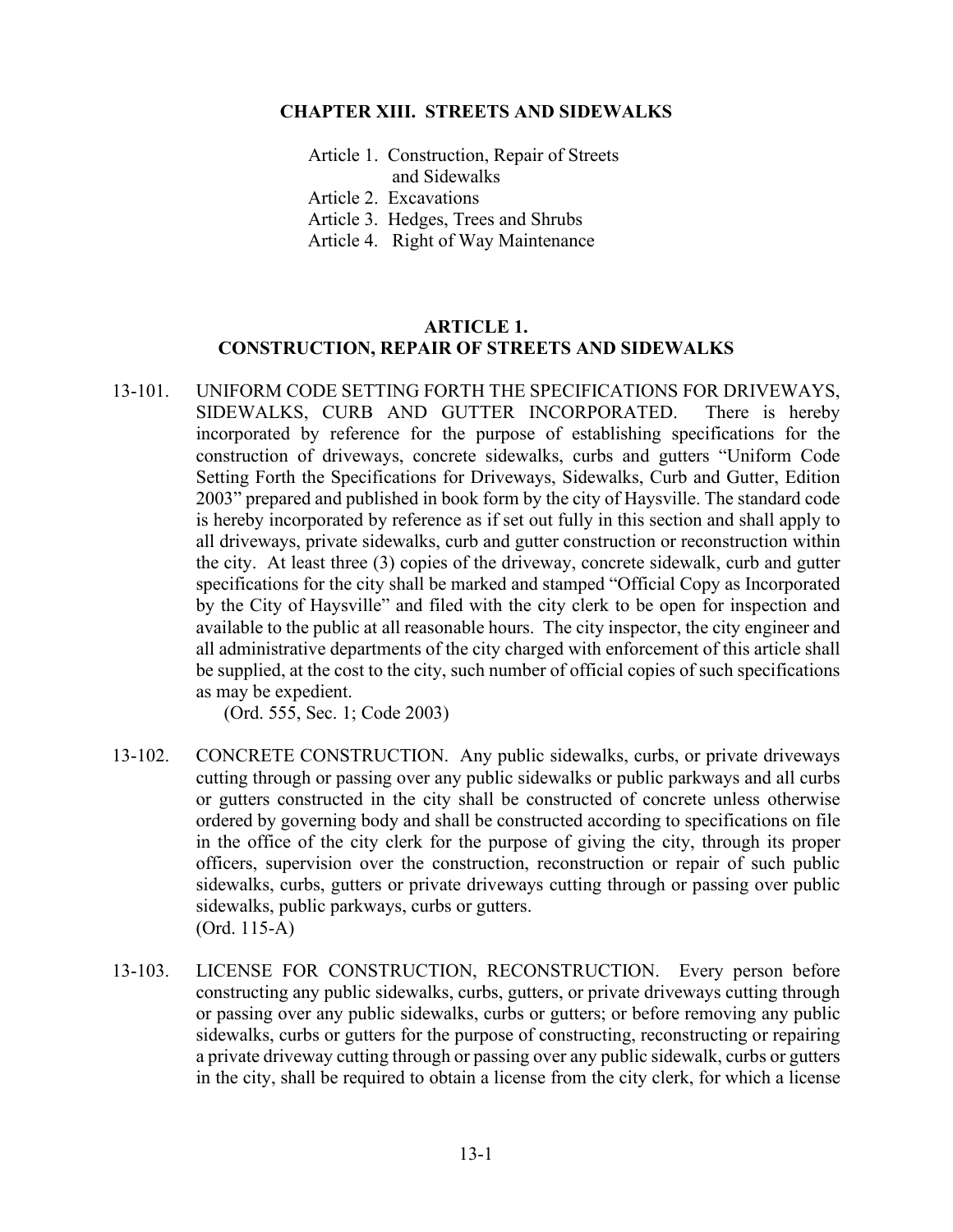fee as set out in Chapter 17, authorizing the licensee to engage in such work until January  $1<sup>st</sup>$ , at which time said license must be renewed prior to any work taking place within the City.

(Code 1984, Sec. 14-103; Ord. 522; Ord. 644; Code 2003; Code 2007)

- 13-104. REQUIREMENTS OF LICENSEE. Before the license shall be granted by the city clerk under the provisions of section 13-103, the person applying for the license shall show, subject to the rules and regulations to be furnished by the city clerk, that he or she is skilled in the art of laying public sidewalks, curbs, gutters or private driveways cutting through or passing over public sidewalks, curbs or gutters. (Code 1971, Sec. 10-104; Code 2003)
- 13-105. PERMIT, FEE. Before any person shall engage in the construction of any public sidewalks, curbs, gutters or private driveways cutting through or passing over any public sidewalks, curbs or gutters in the city he or she shall first obtain a permit from the city clerk for which he or she shall pay fees as set out in Chapter 17. Such permit shall state the location of the public sidewalks, curbs, gutters or private driveways cutting through or passing over any public sidewalks, curbs or gutters. (Ord. 115-B, Sec. 2; Code 2003)
- 13-106. INSURANCE REQUIREMENT. It shall be unlawful for any contractor performing street or sidewalk work in the city to conduct business within the city unless such contractor first provides documentation in the nature of proof of insurance showing that such contractor is covered with liability insurance in the minimum amount of \$500,000 with the city named as an additional insured. All such documentation shall state that the city shall be given at least thirty (30) days advance written notice of any cancellation or material change in coverage of such insurance. If any person, firm, company, corporation or other entity shall conduct business within the city without first procuring and maintaining such insurance in accordance with this section, such person, firm, company, corporation or other entity shall be deemed guilty of a misdemeanor and punished by a fine and/or suspension or revocation of the contractor's license.

(Code 1971, Sec. 10-106; Code 2003)

13-107. PERMIT DENIAL. The city clerk shall refuse permits to any person who fails or refuses to obey all reasonable rules and regulations necessary in the enforcement of this article.

(Code 1971, Sec. 10-107)

.

13-108. WIDTH OF SIDEWALK. All public sidewalks, constructed under the provisions of this article, must be a minimum of six (6) feet in width unless otherwise ordered by the governing body.

(Code 1971, Sec. 10-108; Code 2003; *Code 2013*)

13-109. INSPECTION. Every person constructing, reconstructing or repairing any public sidewalks, curbs, gutters or private driveways cutting through or passing over any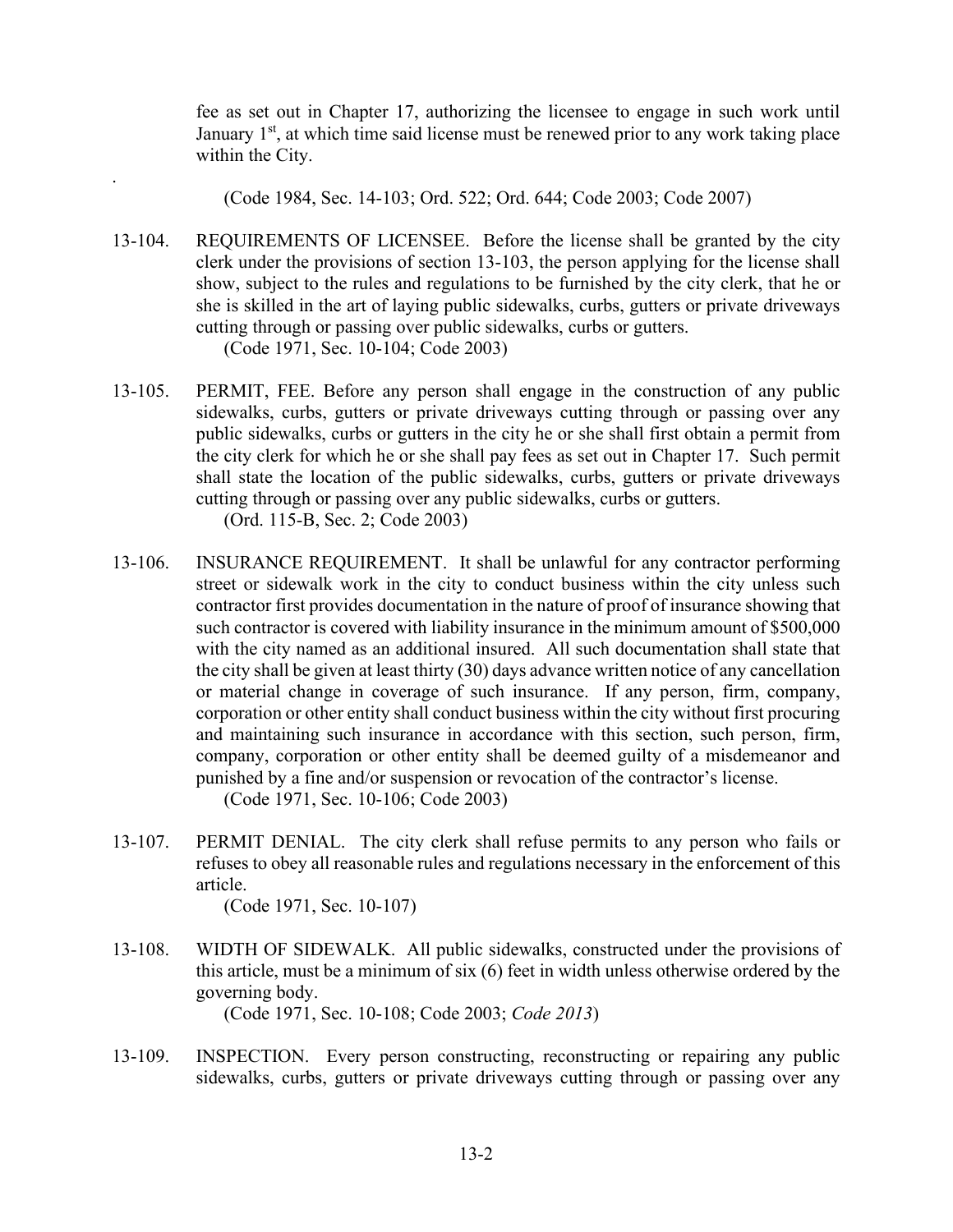public sidewalks, curbs or gutters in the city shall notify the city inspector when the work is ready for inspection so as to give the inspector sufficient time to accomplish the inspection prior to the placing of concrete in the forms. If the inspector finds that the public sidewalks, curbs, gutters or private driveways cutting through or passing over any public sidewalks, curbs or gutters are not in accordance with specifications provided, he or she may refuse to accept or approve the work and he or she may require that any errors in the construction, reconstruction or repair be corrected at once and before acceptance or approval of the work.

(Code 1971, Sec. 10-109)

13-110. FAILURE TO CORRECT ERRORS. The city clerk shall refuse to issue further permits as provided in section 13-103 to any person who fails, neglects or refuses to correct errors in the construction, reconstruction or repair of any public sidewalks, curbs, gutters as provided in section 13-113.

(Code 1971, Sec. 10-110)

13-111. CONDEMNATION; RECONSTRUCTION. The governing body may at any time by resolution condemn any portion of a public sidewalk, curb, gutter or private driveway cutting through or passing over any public sidewalks, curbs or gutters in the city whenever in its judgment it shall be deemed necessary to do so. Should the governing body condemn any portion of a public sidewalk, curb or gutters, it may provide for the reconstruction or repair of any such condemned portion of such public sidewalks, curb, gutter or private driveway cutting through or passing over any public sidewalks, curbs or gutters in accordance with the provisions of this article.

(Code 1971, Sec. 10-111)

13-112. AUTHORITY OF PUBLIC WORKS DIRECTOR. No formality shall be required to authorize the reconstruction or repair or any public sidewalk, curb, gutter or private driveway cutting through or passing over any public sidewalks, curbs or gutters in the city. The public works director after giving five (5) days' notice, as provided by law, may reconstruct or repair any public sidewalk, curb, gutter or private driveway cutting through or passing over any public sidewalks, curbs or gutters at any time, keeping account of the cost thereof and reporting the same to the governing body, which shall levy a special assessment against the lot or piece of land abutting on the portion of public sidewalk, curb, gutter or private driveway cutting through or passing over any public sidewalks, curbs or gutters for the cost of reconstruction or repair, together with a penalty of five percent (5%) of the cost of such reconstruction or repair.

(Code 1971, Sec. 10-112)

13-113. RELEASE; PROCEDURE. Any person, when desiring a release from the city after having constructed, reconstructed or repaired any public sidewalks, curbs, gutters or private driveways cutting through or passing over any public sidewalks, curbs or gutters, shall first notify the city clerk in writing, of such intent, and shall be responsible for any and all damages caused by said construction, reconstruction or repair and shall be responsible for the proper maintenance of barricades, safety guards and lights for the protection of the traveling public for a period of twenty-four (24) hours after 8:00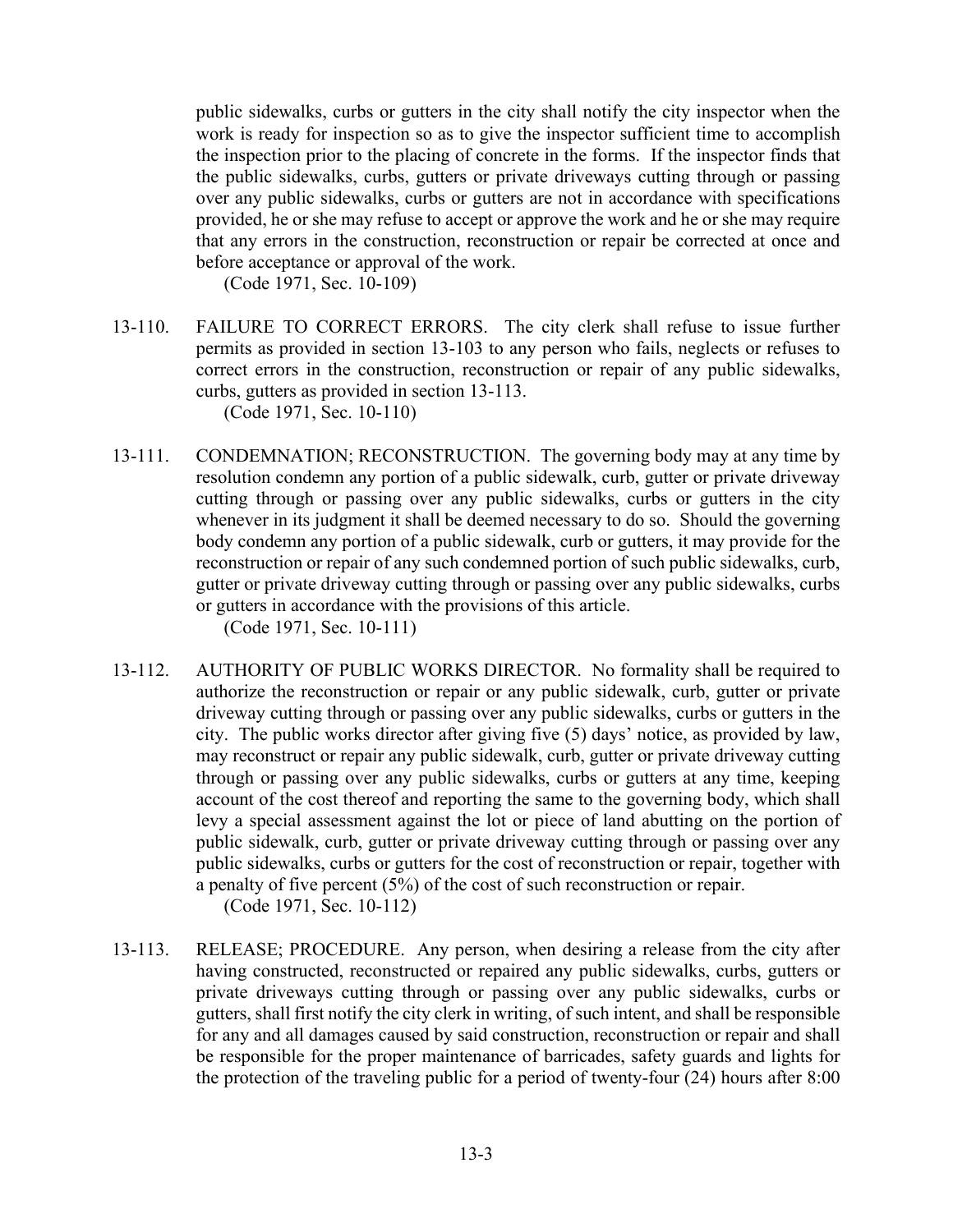a.m., of the next working day for employees of the city, following such notice. When such notice is released to the city on Friday, the construction shall then be maintained through Sunday and/or any legal holiday or double holiday, plus a period of eight (8) hours after 8:00 a.m. on the next working day for city employees following such Sunday, legal holiday or double holiday. When a permit is released to the city a day that precedes a legal holiday or double holiday, the construction shall be maintained through such legal holiday or double holiday plus a period of twenty-four (24) hours after 8:00 a.m., on the next working day for city employees following such legal holiday or double holiday.

If during the period above provided, it is found that the work has not been properly done, then the person holding the license and permit shall, upon notice from the public works director, correct the defect at once, notify the city in writing of said correction, and after notification, shall be responsible for maintenance of proper barricades, safety guards and lights for the protection of the traveling public for an additional period of the same length of time as outlined in the preceding paragraph.

(Code 1971, Sec. 10-113; Code 2003)

13-114. MONEYS COLLECTED; TO CITY TREASURY. The moneys collected as license fees and permit fees under the provisions of this article shall be at once transmitted to the city treasury and the license and permit shall serve as the receipt. All sums collected under the provisions of this article shall be credited to the general operating fund of the city.

(Code 1971, Sec. 10-114; Code 2003)

#### **ARTICLE 2. EXCAVATIONS**

13-201. EXCAVATIONS; PERMIT. It shall be unlawful for any person, firm, corporation or other entity other than bonded contractors holding contracts to do construction work for the city, to cut any sidewalk or pavement, or make any excavation in any of the streets, alleys, or other public grounds in the city, for the purpose of laying, repairing, or removing any pipes, underground wires, or other conduits, or for any other purpose not specifically mentioned herein, unless such person, firm, corporation or other entity shall have first obtained a permit from the city. The permit fee shall be as established by Chapter 17.

(Code 1971, Sec. 10-201; Code 2003)

13-202. PERSONS ELIGIBLE FOR PERMIT; INSURANCE. The following persons, firms, corporations and other entities, shall be eligible to secure permits to cut sidewalks or pavement, and to make excavations in the streets, alleys, and other public grounds in the city:

> (a) Any public utility corporation having a franchise to operate in any street, alley, or other public grounds of the city;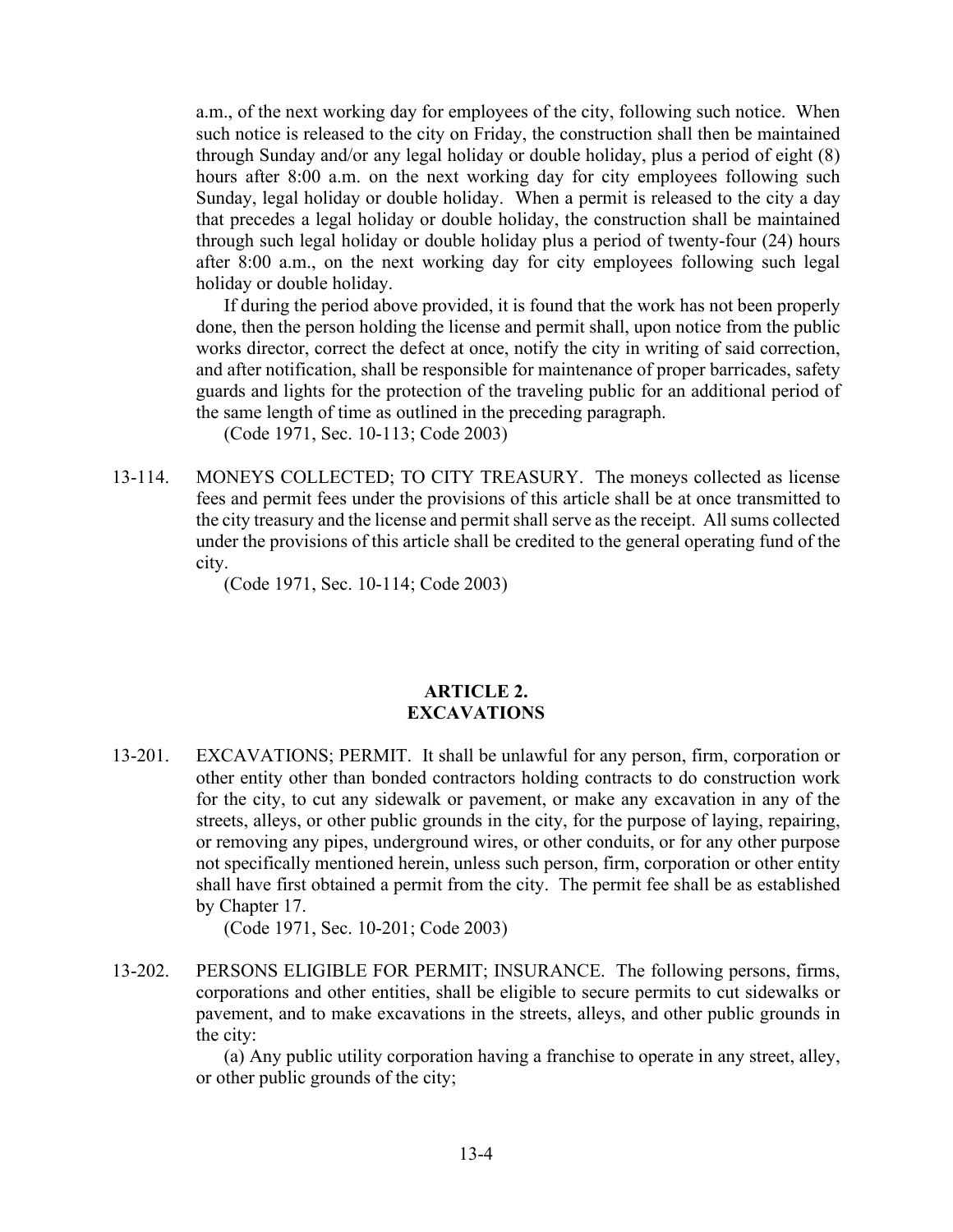(b) Licensed plumbers and master drain layers licensed by the city;

(c) Any other person, firm, corporation or other entity: PROVIDED, that such other person, firm, corporation or other entity shall first file and maintain with the city clerk a certificate of insurance with a minimum of \$500,000 coverage with the city named as an additional insured.

(Code 1971, Sec. 10-202; Code 1984; Code 2003)

13-203. PERMITS. Permits hereunder shall be issued to public utility corporations having a franchise to operate in any street, alley, or other public grounds of the city, upon the filing with the city, an application for such permit by such public utility corporation: PROVIDED, That statements based on fees hereinafter provided will be rendered upon the first of each calendar month for the amount due the city on all permits issued to such public utility corporations prior to the 15th day of the preceding calendar month, which statements shall be due and payable on or before the last day of the calendar month in which same are rendered. The permit fees are as established by Chapter 17 of the fee schedule.

(Code 1971, Sec. 10-203)

13-204. REINSPECTION/NON-BUSINESS HOURS; FEES. The building inspector shall make a thorough reinspection of all excavations whenever deemed advisable upon any premises within the city. When the excavation is found to be in noncompliance with this article, the person, firm, corporation or other entity owning or conducting the same shall be notified in writing and shall make the necessary changes required to bring the excavation into compliance with this article within the specified time in the notice. Upon failure to comply with the written notice, the building inspector is hereby authorized to delay construction or excavation until instructed by the building inspector that any further construction or excavation may resume or begin. Fees for reinspection are as stated in Chapter 17.

(Code 1984; Code 2003)

- 13-205. ADDITIONAL FEE; DISCOUNTS. A sum in the amount of ten percent of the permit fee or fees shall be added to all permits for cutting sidewalk or pavement, for construction or repair of building foundations, to cover inspection of the excavation in preparation for backfilling as hereinafter provided. (Code 1971, Sec. 10-205; Code 1984)
- 13-206. EXCAVATION OF UNPAVED STREETS AND ALLEYS; FEES. A fee shall be required for a permit to excavate in any unpaved street or portion of street, alley, or other public grounds, for the purpose of laying, repairing or removing any main pipes, underground wires, or other conduits, one such permit shall be required for each block or portion of block of street, alley, or other public grounds if the work is done with continuity. For the purpose of connecting, repairing or removing service pipes, underground wires or other conduits, or for any other purpose not specifically mentioned herein, one such permit shall be required for each connection unless such connection is made at the time of laying the main. Fees for Excavation Permits are as stated in Chapter 17.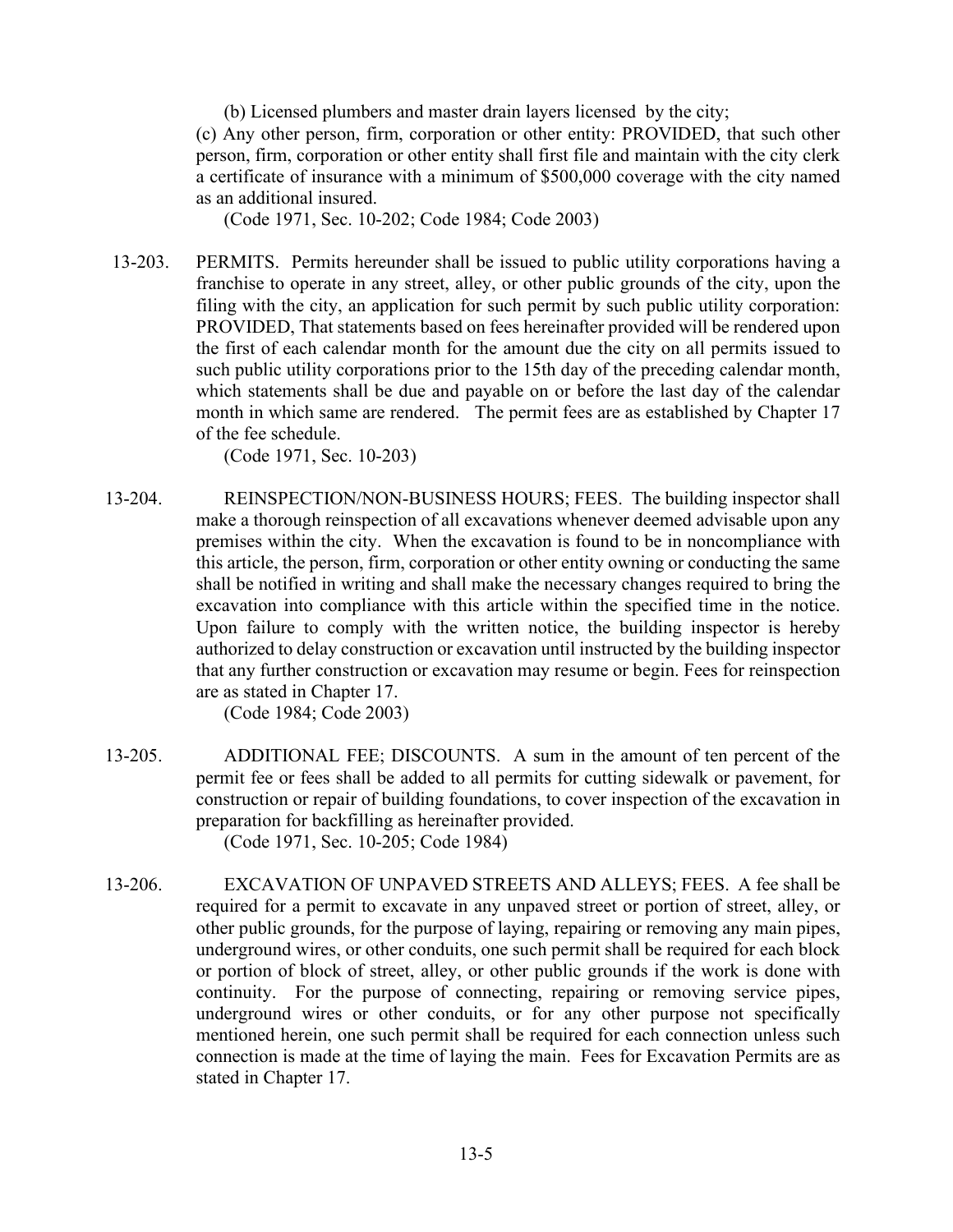(Code 1971, Sec. 10-206; Code 1984; Code 2003; Code 2007)

- 13-207. BARRICADES, GUARDS, LIGHTS PROPERLY MAINTAINED. Any person, firm, corporation or other entity making excavations in any of the streets, alleys, or other public grounds in the city shall at all times after such work is commenced, up to and including the time when said work is completed and the cut is released to and accepted by the city for replacement or repair as provided in sections 13-218:222 maintain proper barricades, safety guards, and lights for the protection of the traveling public. (Code 1971, Sec. 10-208)
- 13-208. SIDEWALK, PAVEMENT EXCAVATIONS; BACKFILLED. All excavations where sidewalk or pavement has been cut, shall either be backfilled with sand which shall be flushed into place with water, or shall be backfilled with excavated material dampened and thoroughly tamped in six- (6) inch layers until its compaction is equal to one-hundred percent (100%) of that of the adjacent undisturbed soil. The sand shall be free of rock, dirt or trash and the excavation shall be filled to within six inches of the surface of the remainder of the sidewalk or pavement. The person, firm, corporation or other entity making the excavation shall replace the excavation in accordance with section 13-220. All surplus excavated material shall be removed from the location by the person, firm, corporation or other entity making the excavation. (Code 1971, Sec. 10-209)
- 13-209. CONSTRUCTION EXCAVATION PROPERLY CLEANED; INSPECTED. All excavations for the construction or repair of building foundations, where adjacent to any street or alley lines, shall, as soon as practicable, be thoroughly cleaned of all building or casual debris of any kind, inspected by the city inspector, then backfilled with sand, free from rock, dirt or trash and flushed into place with water. The building contractor, or the owner where there is no contractor, shall notify the city at least eight (8) hours in advance of the time he or she expects to have any such excavation ready for inspection and backfill.

(Code 1971, Sec. 10-210)

13-210. PROPERLY TAMPED AND COMPACTED. Any excavation in any street or alley which is less than four (4) feet from any existing pavement, curb or sidewalk, or where such pavement, curb or sidewalk has been ordered to be constructed by action of the governing body but not yet constructed, shall be backfilled with the excavated material, dampened and thoroughly tamped in six (6) inch layers until its compaction is equal to one-hundred percent (100%) of that of the adjacent undisturbed soil, or it shall be backfilled with sand which shall be flushed into place with water to within six (6) inches of the surface of the remainder of the sidewalk or pavement and the rest of the backfill shall be made of excavated material securely tamped and left flush with the surface. In any sodded area, the sod shall be carefully removed, then reset as the work is completed.

(Code 1971, Sec. 10-211)

## 13-211. PAVEMENT EXCAVATION ONE-FOOT BEYOND DIRT EXCAVATION. The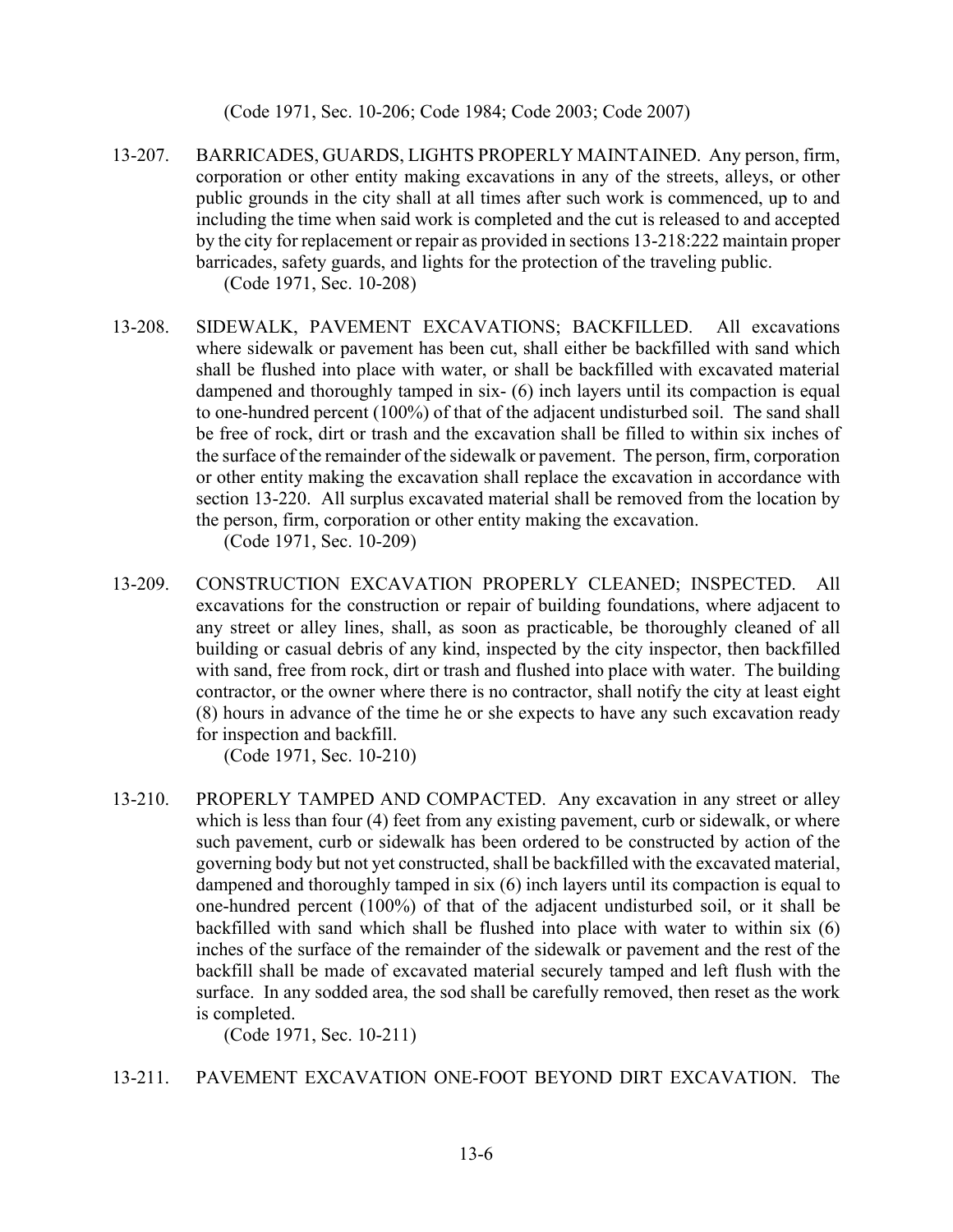pavement portion of all street pavement cuts shall be excavated for a minimum distance of one (1) foot beyond the edges of the dirt excavation except that when one side of the pavement cut touches a gutter, the gutter pavement shall not be excavated. The dimensions of the pavement cut as given on the permit shall include the extra excavation of pavement beyond the edges of the dirt excavation, all material and workmanship shall conform to specifications on file in the office of the city engineer. (Code 1971, Sec. 10-212)

- 13-212. UNIMPROVED STREET, ALLEY; BACKFILLED, ROLLED. All excavations in any used or traveled portion of any unimproved street or alley, except as provided in the preceding section may be backfilled with the excavated material: PROVIDED, That after completion of the backfill, it shall be compacted by rolling with heavy equipment and all surplus material shall be trimmed and removed from the line of the ditch. (Code 1971, Sec. 10-213)
- 13-213. UNIMPROVED STREETS, ALLEYS; BACKFILL DITCHES, TRENCHES. It shall be the duty of any person, firm, corporation or other entity making an excavation in any of the unimproved streets, alleys, or other public grounds in the city to backfill and maintain all trenches or ditches in a safe condition for the traveling public until the excavated material has reached final settlement. (Code 1971, Sec. 10-214)
- 13-214. THROUGH OR RIGHT-OF-WAY STREETS; PROCEDURE. Any public utility company, contractor, public agency, plumber or other person, firm, corporation or other entity having a project which necessitates making an excavation in a paved street, which is classified and approved by ordinance or resolution as a through or right-ofway street, shall work continuously and diligently without interruption and without regard for regular hours of work on said project until the completion of the same, unless other arrangements are approved in writing by the public works director before commencement of the project.

(Code 1971, Sec. 10-215)

- 13-215. EXCAVATION DEFINED*.* Excavation for the purpose of sections 13-207:222 shall be defined as any cut made in the existing pavement of the street. (Code 1971, Sec. 10-216; Code 1984; Code 2003)
- 13-216. ALL EXCAVATION WORK TO COMPLY WITH THIS ARTICLE; EXCEPTIONS. Work on an excavation made either as a result of obtaining a permit from the city to make such excavation or as a result of entering into a contract with the city shall be subject to the provisions of this article, except that contracts with the city for the complete repaving or resurfacing of an existing paved street shall be exempt from this provision.

(Code 1971, Sec. 10-217; Code 2003)

13-217. LIABILITY. Any person, firm, corporation or other entity making excavations in any of the streets, alleys, or other public grounds in the city, shall at all times be liable to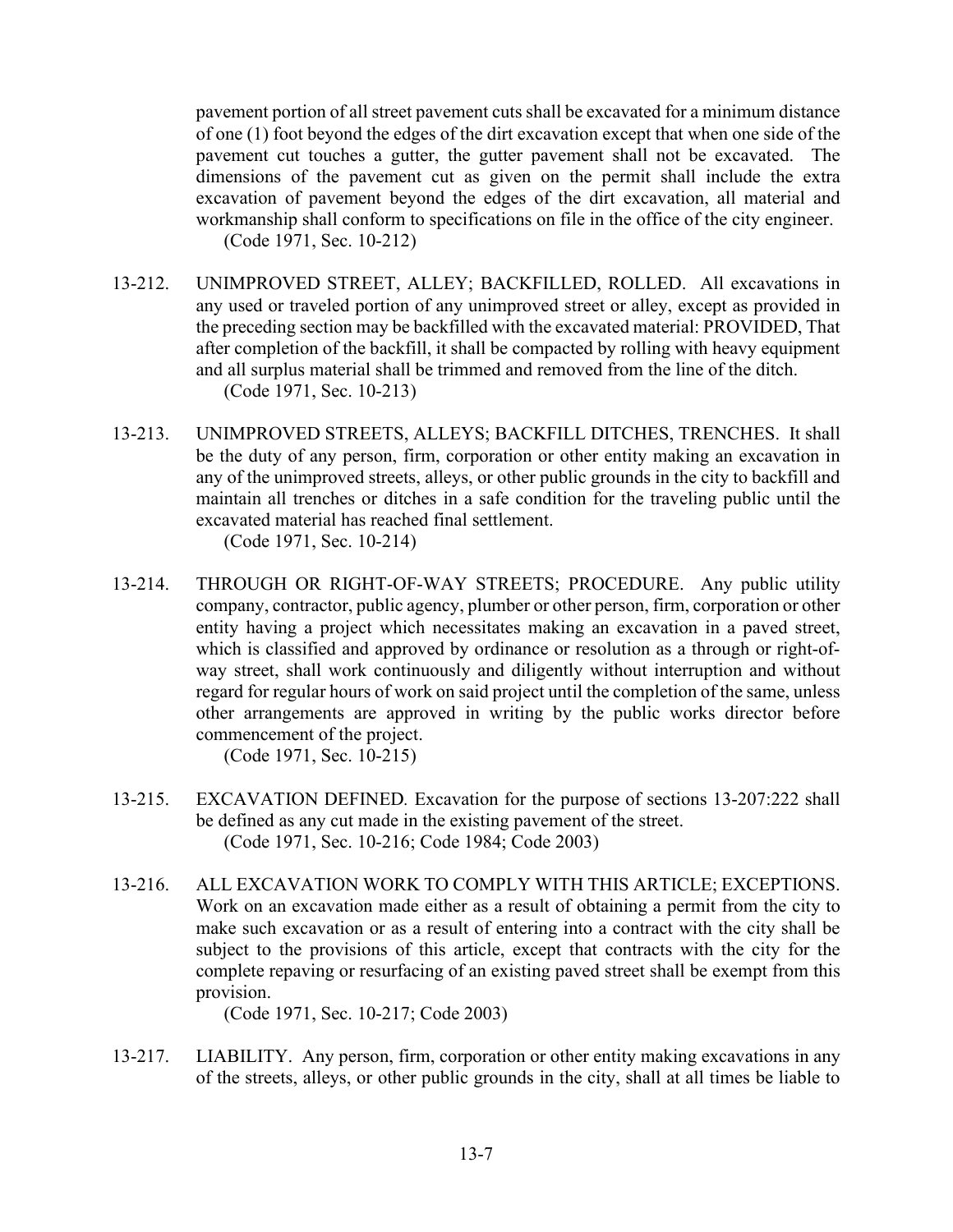the city for damages arising by reason of any neglect or carelessness in any respect concerning said excavation prior to the time the cut is released to and accepted by the city for replacement and repair as provided in Sections 13-218:222 hereto, and shall indemnify, defend and hold the city harmless from all suits or claims or judgments for damages growing out of, arising from, or related to any negligent, intentional, wanton, reckless or other wrongful act or omission on the part of, or by, any person, firm, corporation, or other entity in making street cuts, excavations, erection or barricades, lights or other obstructions.

(Code 1971, Sec. 10-218; Code 2003)

13-218. RELEASE TO CITY FOR REPLACEMENT; PROCEDURE. Any person, firm, corporation or other entity when desiring to release to the city for replacement any sidewalk or curb or gutter or pavement cut, shall first notify the city, in writing, of such intent, but shall be responsible for any and all damages caused by the cut and shall be responsible for the maintenance of proper barricades, safety guards and lights for the protection of the traveling public for a period of twenty-four (24) hours after 8:00 a.m., of the next working day for city employees following such notice. When a notice is released to the city on Friday, the excavation shall be maintained through Sunday and/or any legal holiday or double holiday plus a period of eight (8) hours after 8:00 a.m. on the next working day for city employees following such Sunday, legal holiday or double holiday. When a permit is released to the city on the day before a legal holiday or double holiday, the excavation shall be maintained through Sunday and/or such legal holiday or double holiday plus a period of twenty-four (24) hours after 8:00 a.m., of the next working day for city employees following such Sunday, legal holiday or double holiday.

(Code 1971, Sec. 10-219; Code 2003)

13-219. IMPROPER BACKFILLS AND CORRECTIONS THEREOF; PROCEDURE.If, during the period above provided after the notice of release is given for the replacement of sidewalk, curb, gutter or pavement, it is found that the backfill has not been properly made, then the person, firm, corporation or other entity making said excavation shall, upon notice from the public works director, correct the defect at once, notify the city in writing of such correction, and after notification, shall be responsible for the maintenance of proper barricades, safety guards and lights for the protection of the traveling public for an additional period of the same length of time as outlined in section 13-218.

(Code 1971, Sec. 10-220; Code 2003)

13-220. PAVING CONTRACTORS TO REPLACE PAVEMENT CUTS. In replacement of all pavement, curb, gutter and sidewalk cuts, the person, firm, corporation or other entity making said cuts may, with the approval of the public works director or shall upon the order of the public works director contract with a paving contractor for the replacement, under inspection of the city inspector, of such cuts and shall be liable for the cost of replacing same, and for the maintenance of proper barricades, safety guards, and lights for the protection of the public during the operation. All material and workmanship shall conform to specifications on file in the office of the city engineer.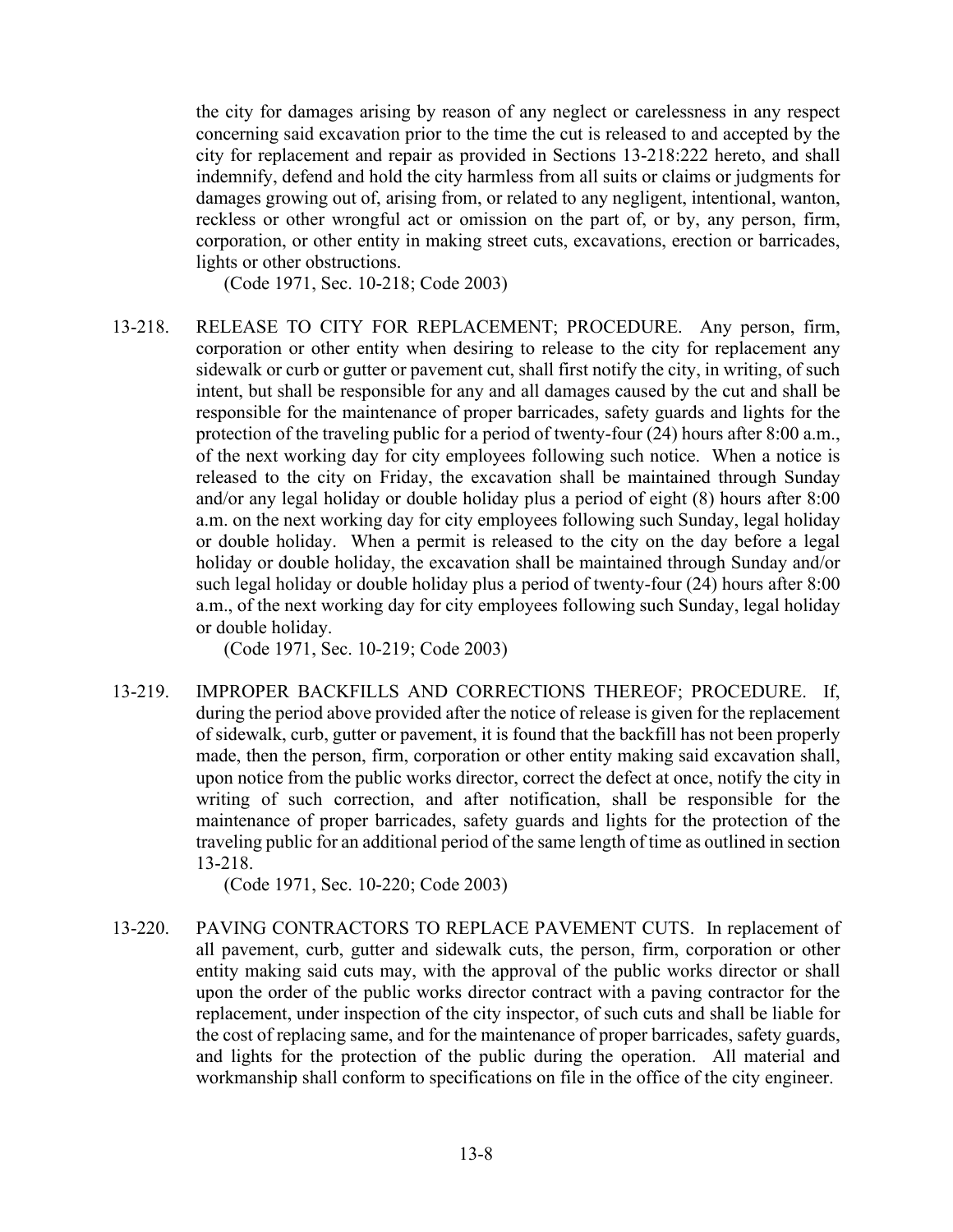(Code 1971, Sec. 10-222; Code 1984; Code 2003)

13-221. DEPOSIT OF COLLECTIONS TO GENERAL OPERATING FUND. The fees collected pursuant to this article shall be immediately transmitted to the city treasury and the issued permits shall serve as receipts. All such fees shall be credited to the general operating fund of the city.

(Code 1971, Sec. 10-224; Code 2003)

13-222. PENALTY. Any person, firm, corporation or other entity making any excavation in the streets, alleys, or public grounds of the city without first complying with the provisions of this article, or who violates any of the provisions of this article, shall be deemed guilty of a violation of this code and fined in accordance with the general penalty provisions in section 1-121 of this code. Each day the violation is committed or continued shall constitute a separate offense.

(Code 1971, Sec. 10-225; Code 1984; Code 2003)

## **ARTICLE 3. HEDGES, TREES AND SHRUBS**

13-301. DEFINITIONS. (a) Street Trees: Shall mean trees, shrubs, bushes and all other woody vegetation on land lying between the property lines on either side of all streets, avenues or ways within the city.

> (b) Park Trees: Shall mean trees, shrubs, bushes and all other woody vegetation in public parks having individual names, and all areas owned by the city or which public has free access as a park.

(c) Community Forest: Shall mean all street and park trees as a total resource.

(d) Very Large Trees: Shall mean those attaining a height of over sixty (60) feet.

(e) Large Trees: Shall mean those attaining a height between forty (40) and sixty (60) feet.

 (f) Medium Trees: Shall mean those attaining a height between twenty (20) and forty (40) feet.

(g) Small Trees shall mean those attaining a normal maximum height of twenty (20) feet.

(Ord. 765; Code 2003)

13-302. STREET TREE; SPECIES TO BE PLANTED. The city shall maintain a list of recommended trees for planting in public areas. This list shall be available to residents of the city upon request to aid in the selection of trees for private properties. The list of recommended trees will be those trees as listed in the publication Preferred Tree Species of South Central Kansas by the Kansas Urban Forestry Council, revision April 1999. Any request for variance of street tree plantings other than the species found on this list must be approved by the tree board. (Ord. 765; Code 2003)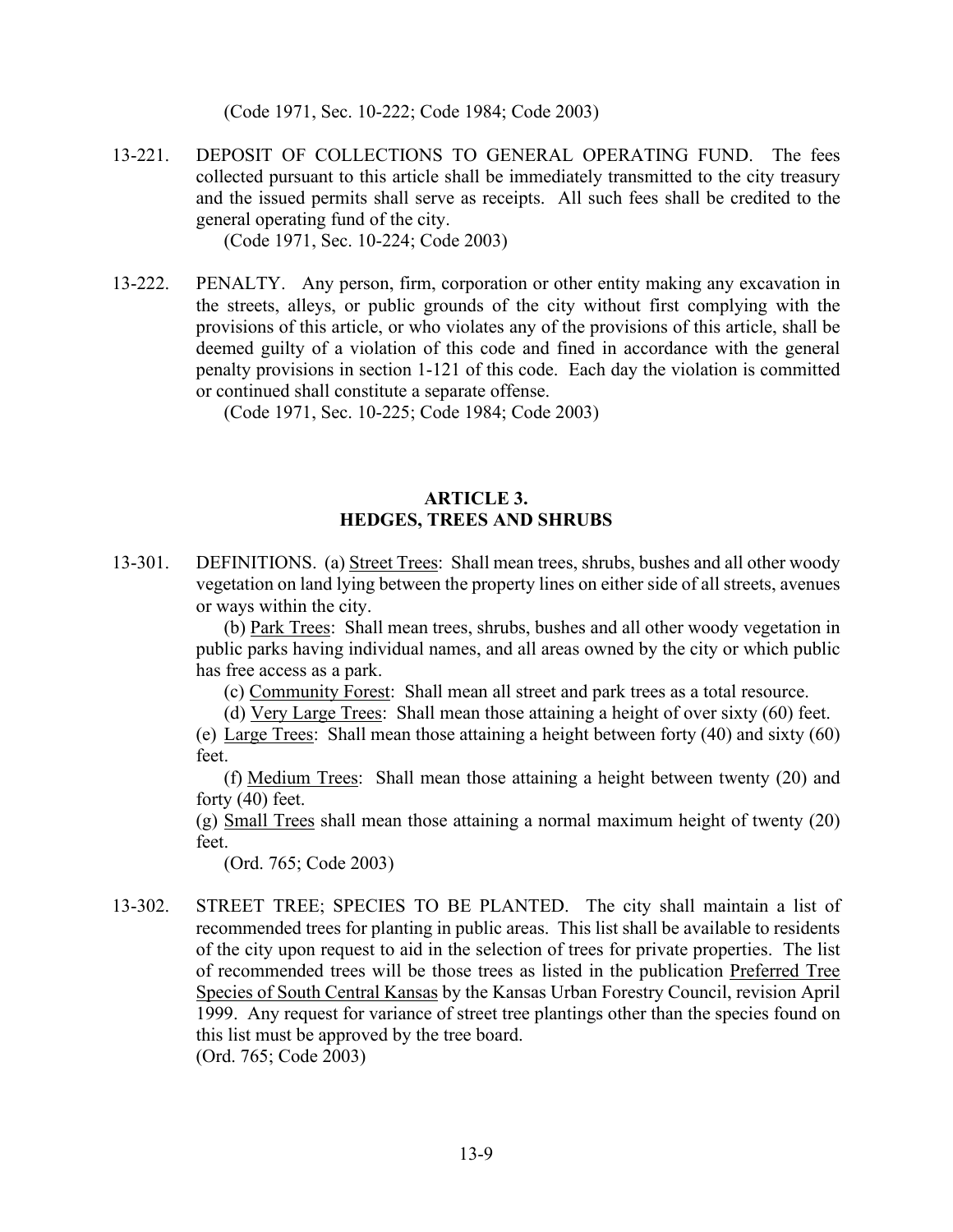13-303. SPACING. Street trees may not be planted closer together than the following:

(a) Small Trees – fifteen (15) feet

(b) Medium Trees – twenty-five (25) feet

- (c) Large Trees thirty-five (35) feet
- (d) Very large trees forty (40) feet

Exceptions may be granted by the tree board. (Ord. 765; Code 2003)

13-304. DISTANCES AND CLEARANCES FOR PLANTING. (a) Curbs and Sidewalks - Small and medium street trees may be planted in the tree lawn where there is six (6) feet to ten (10) feet between the edge of the sidewalk and the curb of the street. Street trees shall be planted no closer than three (3) feet from a sidewalk or street. Exceptions may be granted by the tree board.

> (b) Street corners and fire hydrants – No street tree shall be planted within twenty (20) feet of any street corner along an arterial street or within fifteen (15) feet of any street corner along the adjoining collector street. Distance will be measured from the point of nearest intersecting curblines. No street tree shall be planted within ten (10) feet of any fire hydrant.

> (c) Utility facilities – No street tree other than those species listed as small trees may be planted under or within ten (10) lateral feet of any overhead utility wire. No street tree may be planted within ten (10) lateral feet of any water meter or over or within five (5) lateral feet of any underground waterline, sewer line, transmission line or other utility.

(Ord. 765; Code 2003)

13-305. PUBLIC TREE CARE. The city shall have the right to plant, prune, maintain and move trees, plants and shrubs within the right-of-way or bounds of all streets, alleys, lanes, squares and public grounds as may be necessary to insure public safety or to preserve or enhance the beauty of such public grounds. The city may remove, or cause, or order to be removed, any tree or part thereof which is an unsafe condition or which by reason of its nature is injurious to sewers, electric power lines, gas lines, water lines or other public improvements, or is seriously affected with any injurious insect or disease.

(Ord. 765; Code 2003)

- 13-306. TREE TOPPING. It shall be unlawful as a normal practice for any person, firm or city department to top any street tree, park tree or other tree on public property. Topping is defined as the severe cutting back of limbs to stubs larger than three (3) inches in diameter within the tree's crown to such a degree as to remove the normal canopy and disfigure the tree. Trees severely damaged by storms or other causes, or certain trees under utility wires or other obstructions where other pruning practices are impractical may be exempt from this section at the determination of the tree board. (Ord. 765; Code 2003)
- 13-307. CLEARANCES OVER STREETS AND WALKWAYS. Maintaining clearances over streets and walkways shall be the responsibility of the abutting property owner.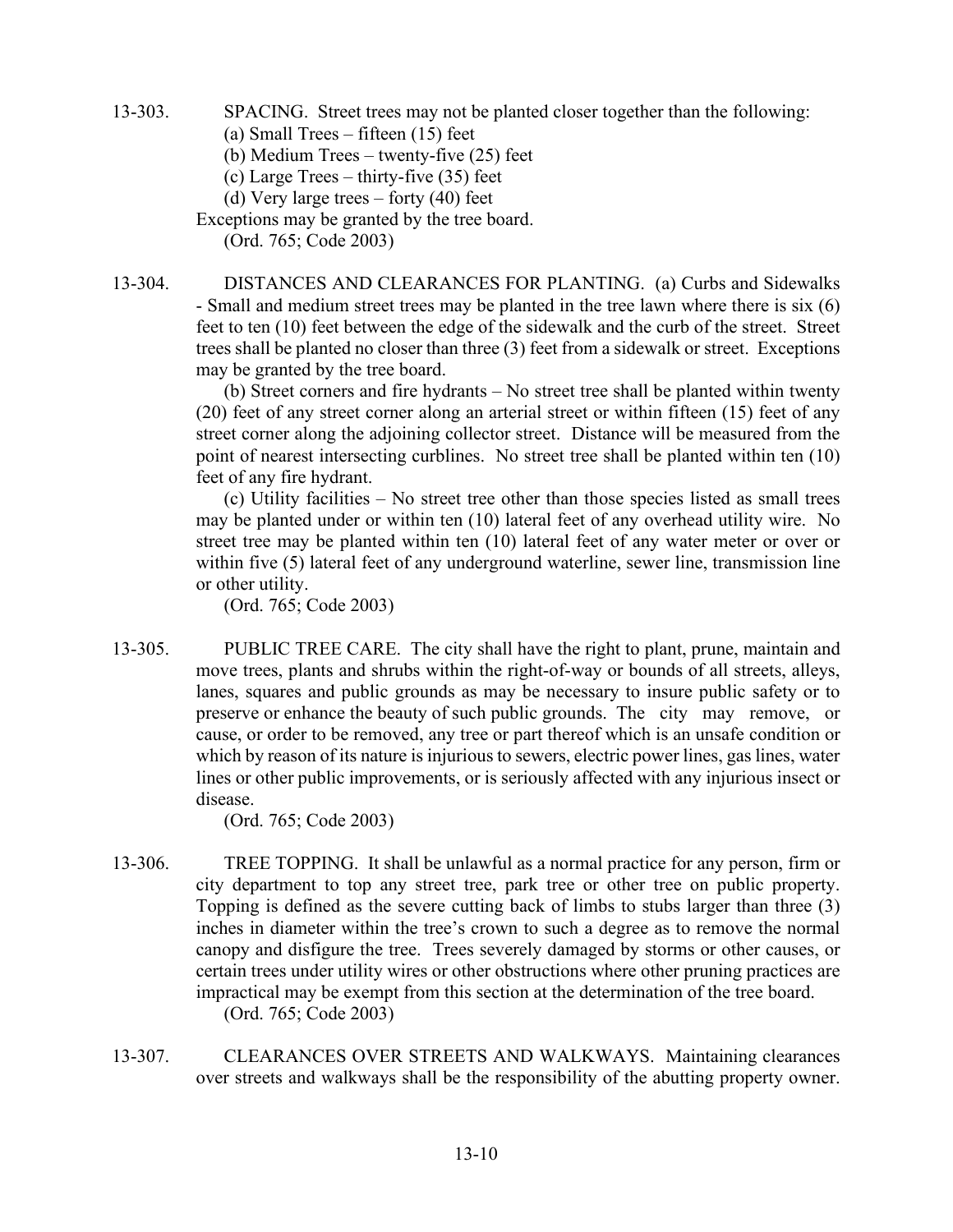A clearance of eight (8) feet must be maintained over walkways and a clearance of fourteen (14) feet must be maintained over streets. Property owners are responsible for trees on their own property as well as trees on the public way that abuts their property. The public works director or his/her designee will notify in writing the owner of such trees in violation of the above clearance requirements, and stated improvements shall be accomplished within thirty (30) days of notification. In the event of failure to comply by the owner, the city shall have authority to prune such trees and charge the cost of pruning on the property tax notice.

(Ord. 765; Code 2003; Code 2015)

- 13-308. DEAD OR DISEASED TREE REMOVAL. The city shall remove or cause to be removed any dead or diseased tree within the city limits. Diseased trees are defined as those trees that may constitute a hazard to life and property, or harbor insects or disease, which represent a potential threat to other trees within the city (i.e. dutch elm disease or pine wilt). The public works director or his/her designee will notify in writing the owner of such trees, and removal shall be accomplished within sixty (60) days of notification. In the event of failure to remove by the owner, the city shall have authority to remove such trees and charge the cost of removal on the property tax notice. (Ord. 765; Code 2003)
- 13-309. REMOVAL OF STUMPS. All stumps of street and park trees shall be removed below the surface of the ground so that the top of the stump shall not project above the surface of the ground. (Ord. 765; Code 2003)
- 13-310. INTERFERENCE WITH THE TREE BOARD. It shall be unlawful for any person to prevent, delay or interfere with the tree board or any of its representatives or agents while engaging in and about the planting, cultivating, mulching, pruning, spraying or removing of any tree within the community forest, as authorized by this article. (Ord. 765; Code 2003)
- 13-311. REVIEW BY GOVERNING BODY. The governing body shall have the right to review the conduct, acts and decisions of the tree board. Any person may appeal from any ruling or order of the tree board to the governing body, who may hear the matter and make final decision. (Ord. 765; Code 2003)
- 13-312. HABITUAL VIOLATORS. The term habitual violator is defined as any resident or non-resident person or entity who, within the immediately preceding five (5) years has been found guilty or pled guilty in the municipal court of the city three (3) or more times of violating this article.

(Ord. 765; Code 2003)

13-313. FAILURE TO COMPLY; PENALTY. Should the person, corporation, partnership, association or other entity fail to comply with the notice to abate the nuisance or request a hearing, the code enforcement officer may file a complaint in the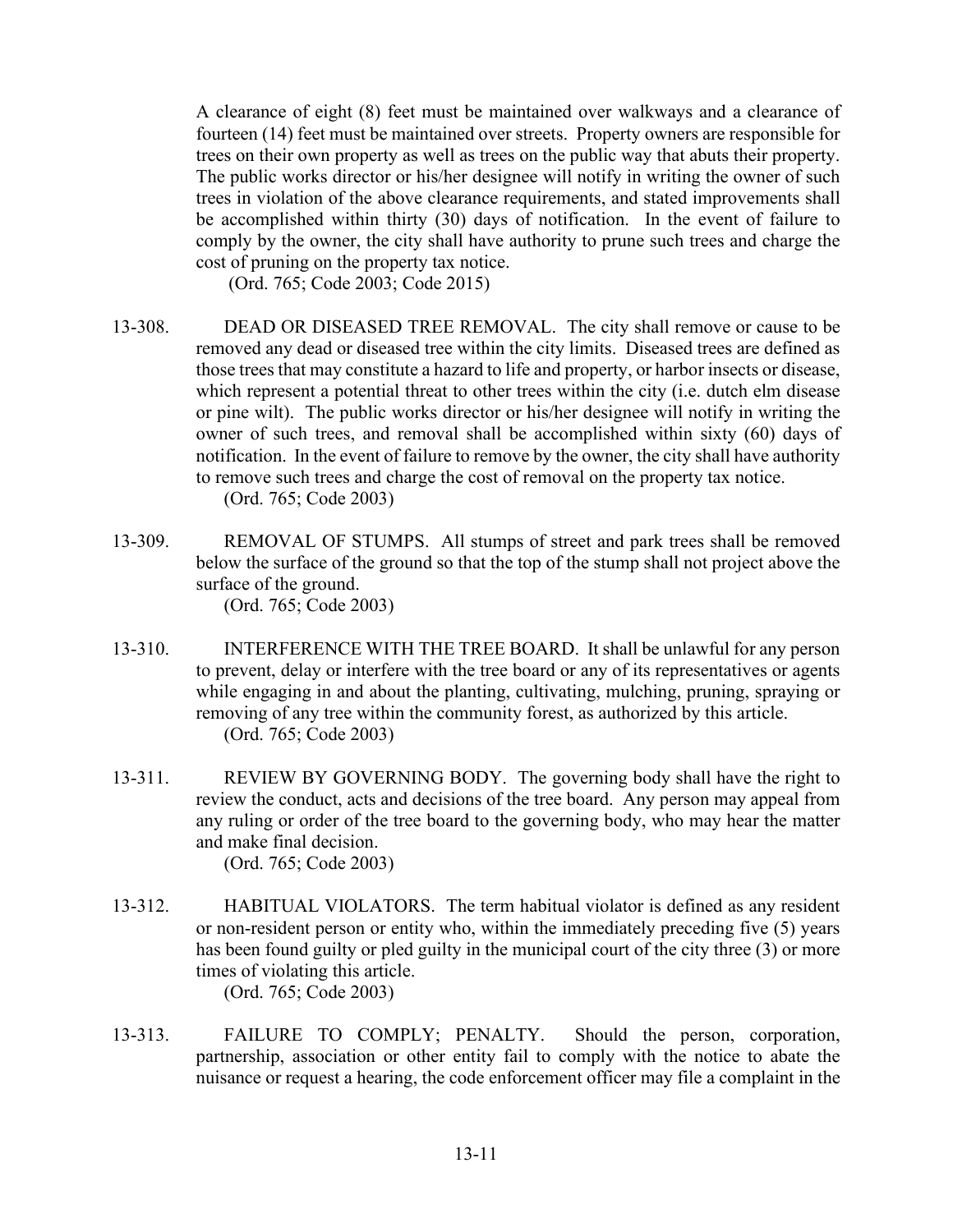municipal court of the city against such person, corporation, partnership, association or other entity and upon conviction of any violation of provisions of this article, be fined any amount not to exceed \$300 or be imprisoned not to exceed thirty (30) days or both fined and imprisoned. Each day during or on which a violation occurs or continues after notice has been served shall constitute an additional or separate offense. Upon the second conviction or plea to a violation of this article, such person, corporation, partnership, association or other entity shall be fined the sum of \$500. Upon conviction of a third violation of the article, such person, corporation, partnership, association or other entity shall be fined the sum of \$1,000. Any person or entity who is convicted as a habitual violator under this article shall be fined \$1,500 and shall be imprisoned for a term not to exceed five (5) days in jail.

(Ord. 765; Code 2003)

### **ARTICLE 4. RIGHT OF WAY MAINTENANCE**

13-401. POLICY. It is the policy of the City of Haysville, Kansas, in discharge of the duties as trustee of the public right-of-way and for the overall public health, safety and welfare of the City, to establish rules and regulations concerning management of the public right-of-way.

The authority of an occupant to use and occupy the public right-of-way shall always be subject and subordinate to the public health, safety, and welfare requirements and regulations of the City. Every occupant shall comply with all laws, rules, and regulations governing the use of public right-of-way.

#### 13-402 REGISTRATION.

A. Unless otherwise exempt by the terms of this Article, each occupant engaged in providing, transmitting, supplying or furnishing utility service originating, running through or terminating within the City of Haysville, Kansas, or owning or controlling facilities within the public right-of-way shall file an annual registration statement on a form provided by the City.

B. Prior to commencing any work, no occupant may construct, install, repair, remove, relocate, or perform any other work on any facilities or any part thereof in any City rightof-way without first being registered with the City of Haysville.

C. The registration requirement shall not apply to planting or maintaining landscaping in the right-of-way, construction or repair of sidewalks, installation of street signs, newsracks, temporary signs and public pay phones.

D. The registration requirement shall apply to any occupant having exempt facilities referenced above if that occupant also has nonexempt facilities elsewhere in the public right-of-way.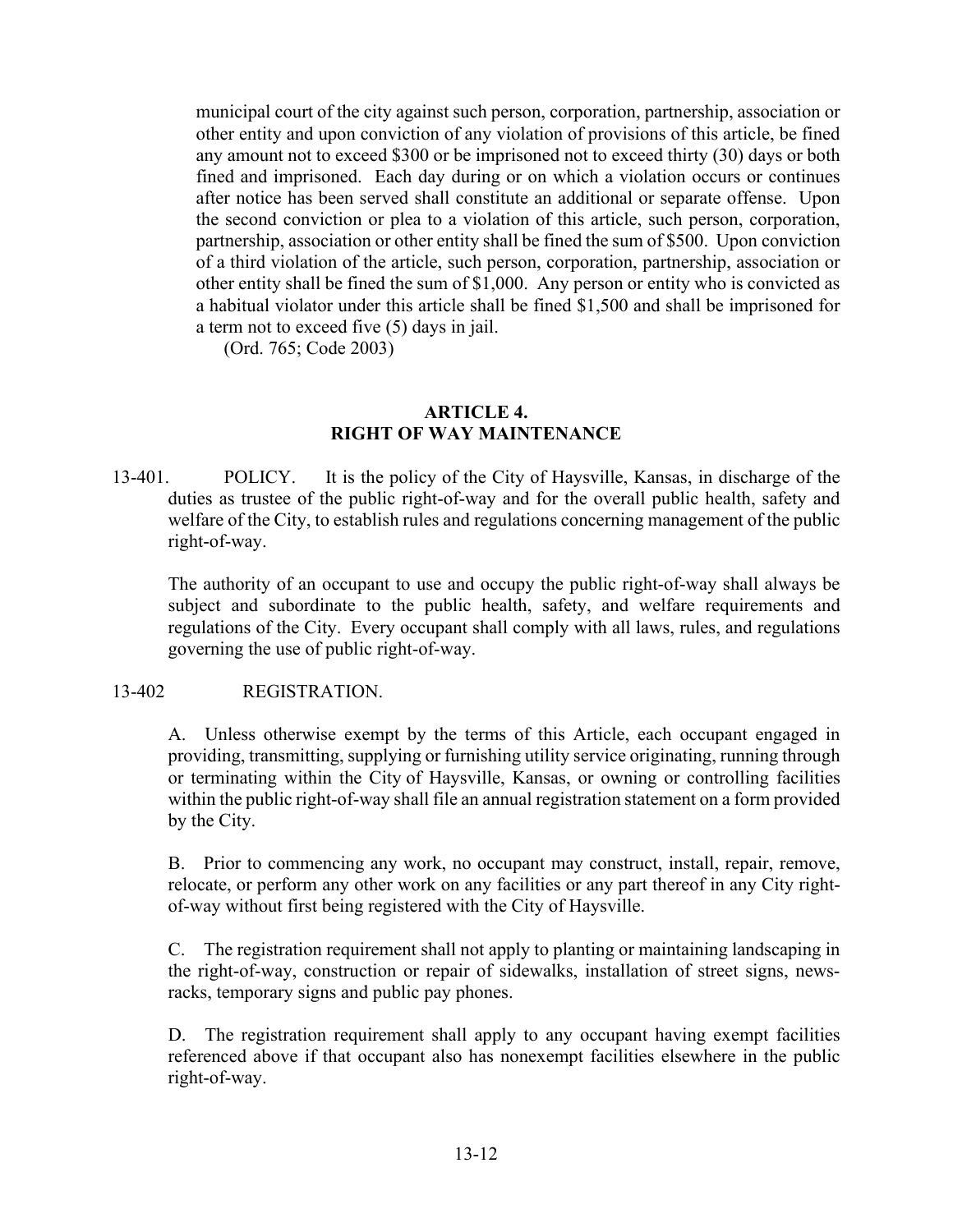## 13-403 ANNUAL REGISTRATION STATEMENT

A. For purposes of complying with the annual registration requirement set forth above, every occupant shall provide the following information related to their use of the public right-of-way:

 1. Identity and legal status of registrant, including related affiliates that are or may conduct activities listed in Section 2.

 2. Name, address, telephone number, e-mail address and fax number of the contact person responsible for the accuracy of the registration statement. This person shall also serve as the registrant's agent and further be responsible for the distribution of any information pursuant to this Article to the appropriate person in the registrant's organization.

 3. List of contact persons, including the name, address, telephone number, e-mail address and fax number for the following areas: right-of-way maintenance, rightof-way construction, and administration.

 4. Name, address, telephone number, e-mail address and fax number of the local representative of registrant or operations center who shall be available at all times to act on behalf of registrant in the event of an emergency.

 5. Description of registrant's existing or proposed facilities within the City of Haysville.

 6. Description of utility service registrant intends to offer or provide or is currently offering or providing to any person or entity in the City of Haysville.

 7. Information sufficient to determine whether the registrant is subject to franchising under State law.

 8. Information sufficient to determine whether the registrant needs to/has applied for and received any certificate of authority required by the Kansas Corporation Commission to provide utility services in the City of Haysville.

 9. Information sufficient to determine that the registrant needs to/has applied for and received any construction permit, operating license or other approvals required by the Federal Communications Commission to provide telecommunications services in the City of Haysville.

 10. Such other information as may be required by the City of Haysville which is reasonably related to the use of the public right-of-way. Any material changes or modifications to the registration statement that affect the registrant's activities in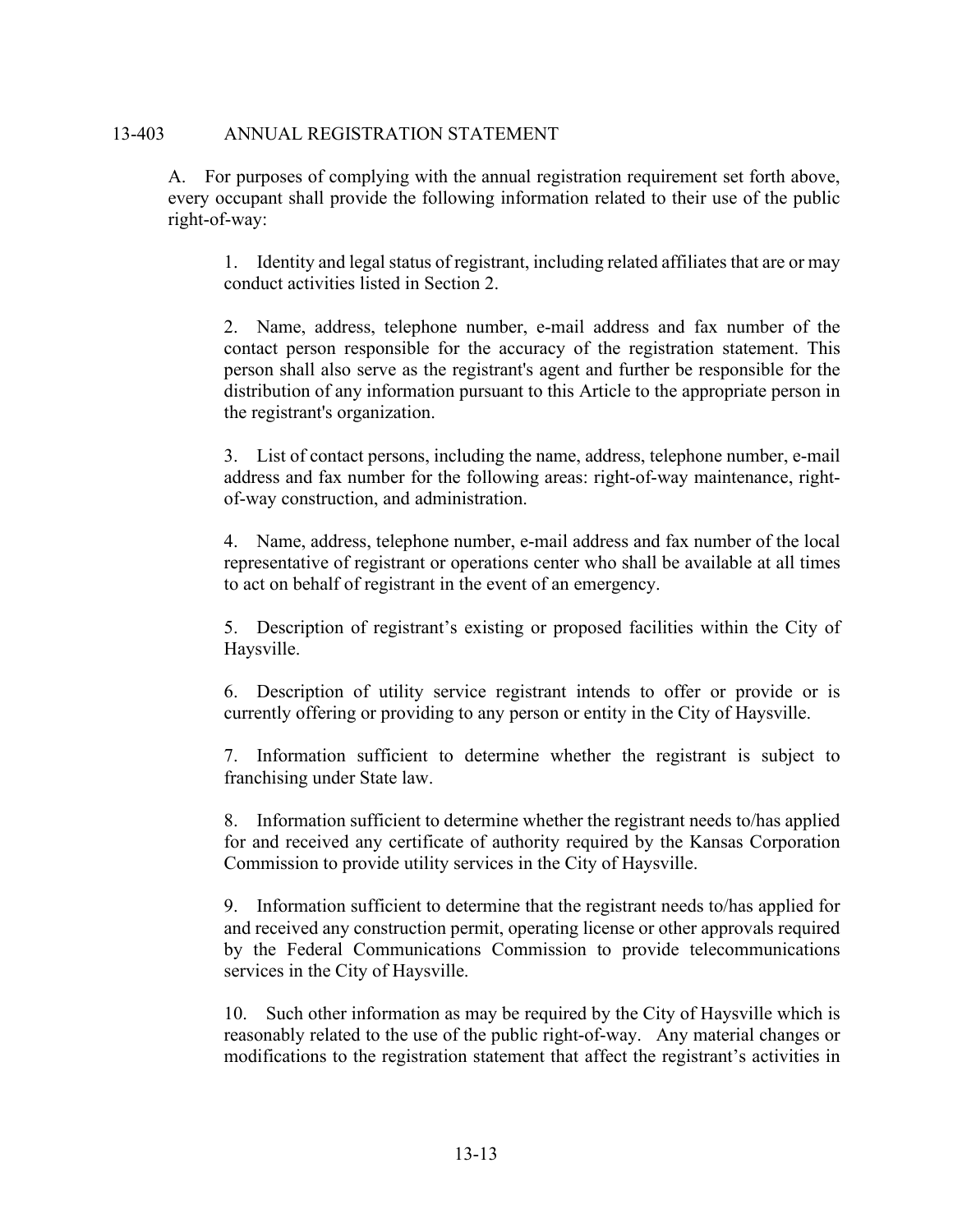the public right-of-way shall be submitted to the City within 30-days of such change or modification.

B. The Annual Registration Fee shall be received by the City by February 15th of each calendar year. Such fee and late charges are outlined in Chapter 17.

13-404 PERMIT REQUIRED. Any person or entity desiring to conduct work on any facilities in, along, across, under, or over public rights-of-way must first apply for and obtain a permit from the City of Haysville in addition to any other permit or authorization to occupy public rights-of-way. If the facilities work must be done on an emergency basis, the person or entity conducting the work must notify the Director of Public Works of the City of Haysville at the first available opportunity and apply for any permits or authorizations from the City within two (2) business days. Emergency work must comply with all applicable laws, rules, and regulations.

A. All applications for permits shall be submitted to the Director of Public Works on a form provided by the City Clerk with such information as required to allow the City to evaluate the application consistent with and necessary to accomplish the provisions of this Article.

B. Each permit application shall be accompanied by the payment of the appropriate fee.

C. The Director of Public Works shall review and cause the permit to be issued within ten (10) business days upon a showing that the applicant has met all the requirements of this Article. The Director of Public Works shall review the applications and his decision shall be based upon, but not limited to, the following:

- 1. Submission of a complete application.
- 2. Submission of the appropriate permit fee and bond.
- 3. Designated project commencement and termination dates.
- 4. Sufficient scheduling and coordination information.
- 5. Location and route of all facilities in the right-of-way.
- 6. Description of work to be done in right-of-way.
- 7. Proper restoration or protection of the right-of-way.
- 8. Compliance with all applicable codes, rules and regulations.

9. Coordination plan with existing facilities for their removal or relation of affected facilities.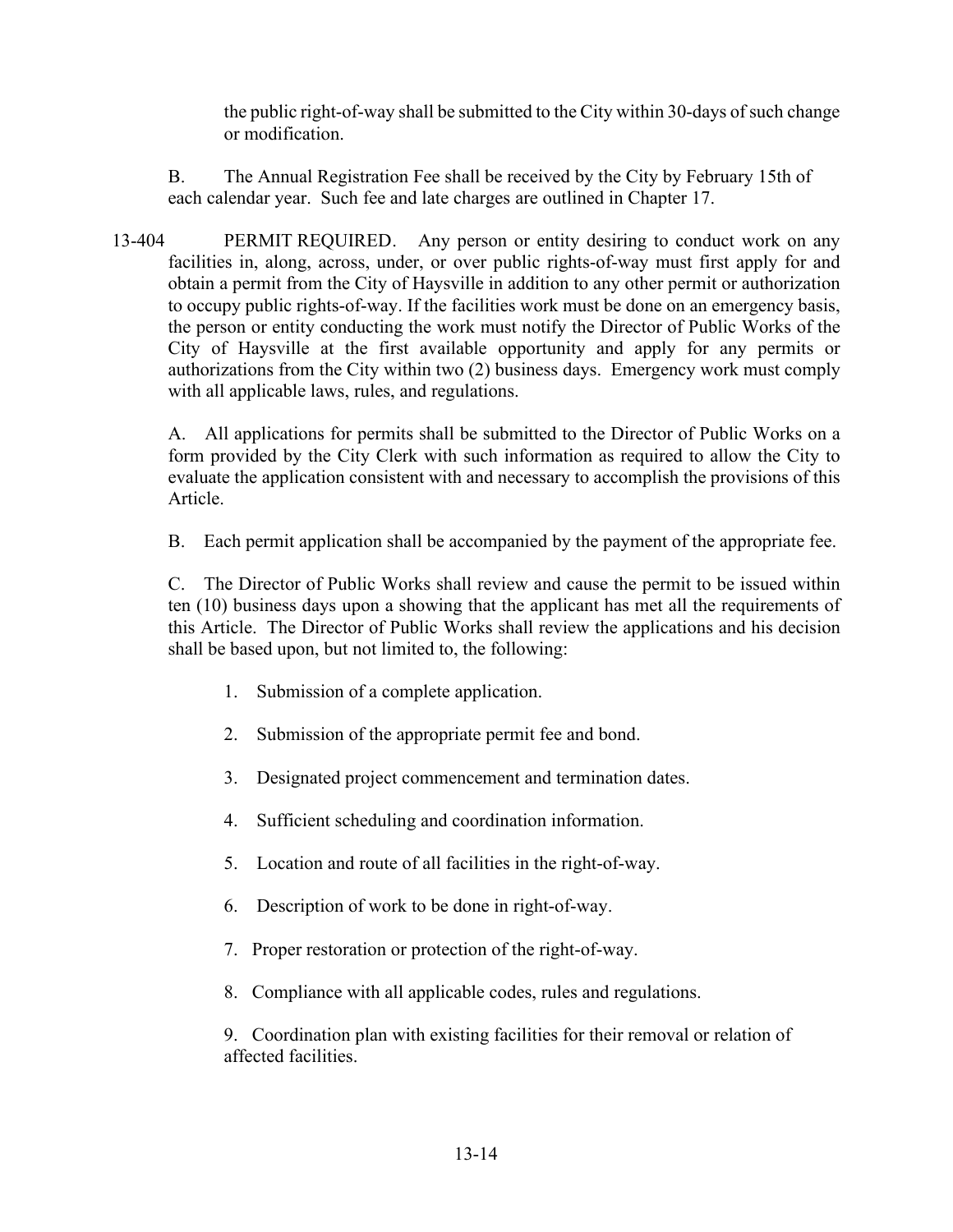10. Applicant has properly registered pursuant to Section 2 of this Article.

11. Proof of liability insurance.

12. Other information as required to protect public health, safety and welfare.

D. The Director of Public Works may deny a permit request for any of the following reasons:

- 1. The applicant has failed to pay the permit fee for prior projects.
- 2. The applicant has failed to return the right-of-way to an acceptable condition under previous permits.
- 3. The work requested in the permit application will cause undue disruption to existing facilities.
- 4. The applicant has failed to provide all necessary permit application information.
- 5. The applicant is in violation of the provisions of this Article.
- 6. The specific portion of the public right of way for which the applicant seeks use and occupancy is environmentally sensitive as defined by state and federal law or lies within a previously designated historic district as defined by local, state, or federal law.
- 7. Any other reason for which granting of the permit would be detrimental to the public health, safety and welfare.

E. Subsequent to denial of a permit, the City shall provide the applicant with reasonable notice and opportunity to be heard and that said denial is in compliance with the provisions of this Article.

13-405 CONSTRUCTION STANDARDS.

A. The construction, operation, maintenance, and repair of facilities in the right-of-way shall be in accordance with applicable health, safety and construction codes as well as those standards promulgated by the City.

B. All facilities shall be installed and located with due regard for minimizing interference with the rights and convenience of property owners, including the City.

C. No applicant shall place facilities where they will damage or interfere with the use or operation of previously installed facilities or obstruct or hinder other utilities serving the residents and businesses in the City.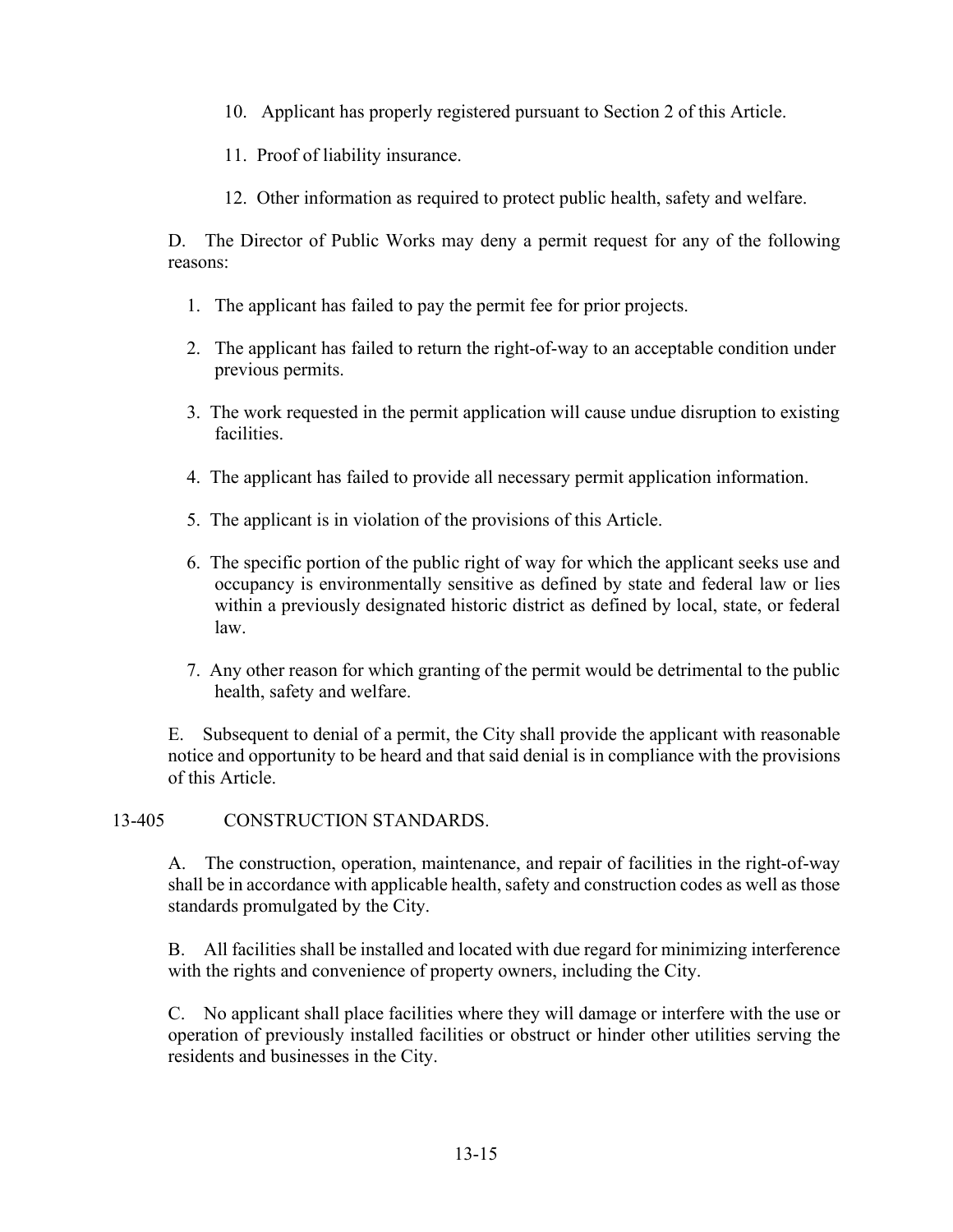D. If available, applicants shall make a good faith attempt to co-locate their facilities with as many other utilities as possible so as to maximize the efficient allocation of space in the right-of-way. In instances where the City has placed conduit or ducting in the right-of-way and made it available, applicants shall install their facilities within the City conduit or ducting system, unless applicants can show a substantial hardship preventing such placement.

E. Any and all public right-of-way damaged or disturbed during the facilities work shall be promptly repaired or replaced by the applicant to its functional equivalence prior to being damaged or disturbed.

F. Any contractor, agent, affiliate, employee, or subcontractor used for facilities work in the right-of-way must be properly licensed under the laws of the State and all applicable local ordinances. Each contractor, agent, affiliate, employee, or subcontractor shall be accountable for the obligations herein to the same extent as the applicant. The applicant shall be ultimately responsible to ensure the contractor, agent, affiliate, employee, or subcontractor fully complies with the provisions of these Policies and Procedures and likewise shall be responsible for all acts or omissions of the contractor, agent, affiliate, employee, or subcontractor. Furthermore, upon written notice by the City, the applicant shall be responsible for promptly correcting acts or omissions by any contractor, agent, affiliate, employee, or subcontractor.

G. Within 30-days of completion of any facilities work in the right-of-way, applicant shall provide City with a complete set of "as-built" drawings. Preliminary plans shall satisfy this requirement so long as those preliminary plans accurately reflect the facilities work done.

# 13-406 FEES.

Every applicant for facilities work in the right-of-way, at the time of filing of the permit application, shall pay to the City the applicable permit fees, except that any State or local government, governmental agency, public or private school, or water district organized under K.S.A. 19-3501 et seq., shall be exempt from the permit fees mandated exclusively by this Article.

Likewise, the permit fees mandated exclusively by this Article shall be waived for any facilities work in the right-of-way to extend utility service to a State, local or other governmental agency, public or private school facility.

Right-of-way permit fees may be established by Resolution of the Governing Body of the City of Haysville, Kansas.

 Every occupant performing work in the right of way shall be required as a condition of their permit to post a performance bond, in a form acceptable to the City, from a surety licensed to conduct surety business in the State of Kansas, ensuring appropriate and timely performance in the construction and maintenance of facilities located in the right of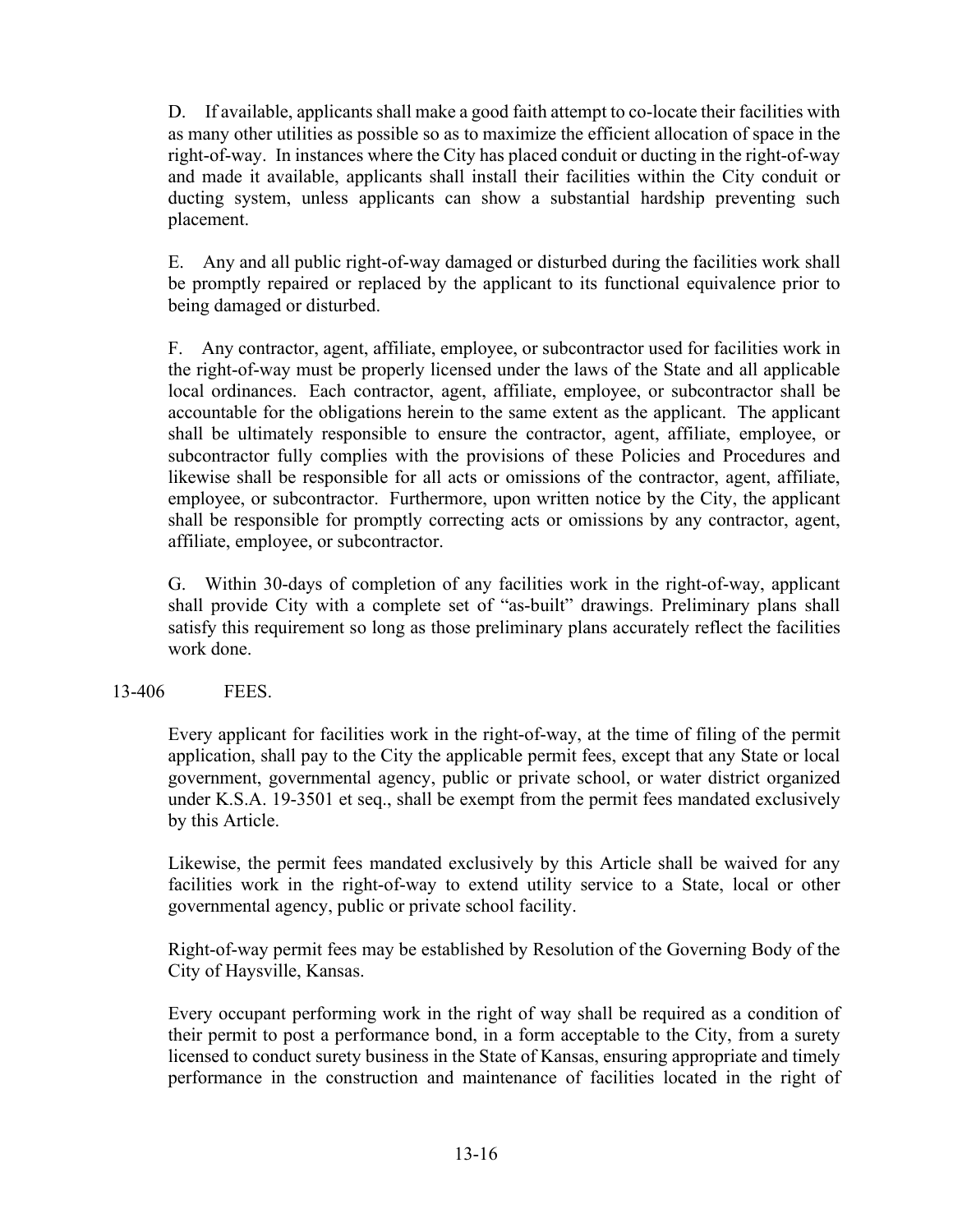way. The amount and term of the performance/maintenance bond shall be determined by the City based upon the size and scope of the work sought to be performed under the permit.

# 13-407 FAILURE TO RESTORE RIGHT-OF-WAY.

If the occupant fails to restore the right of way in the manner and to the condition required by this Article, or any applicable City ordinance, rule or regulation, or fails to satisfactorily and timely complete all restoration required by the City, the City shall issue a written notice of violation giving the occupant ten (10) days to restore the right-of-way in the manner and to the condition required by this Article. If the occupant fails to make the repairs required by the City, the City may affect those repairs and charge the occupant the cost of those repairs. If the City incurs damages as a result of a violation of this Section, then the City shall have a cause of action against the occupant for violation of this Section, and may recover its damages, including reasonable attorney fees, if the occupant is found liable by a court of competent jurisdiction.

## 13-408 RELOCATION OF FACILITIES.

A. The City will attempt to provide affected utilities with as much notice as possible, prior to the need for relocation. In any event, no later than 90 days from written notice by the City, any occupant with facilities in the right-of-way shall, at its own expense, temporarily, or permanently remove or relocate, change or alter the position of any facilities within the right of way whenever the City has determined that such removal, relocation, change or alteration is reasonably necessary for:

 1. Construction, repair, maintenance or installation of any City or other publicly funded project or improvement in or upon the public ways; and/or

2. Operations of the City in and upon the right-of-way.

B. Whenever possible, the relocation, change or alteration of any facilities shall be underground unless waived by the City. The City may waive this underground requirement for technical reasons or if underground placement would cause severe hardship to the occupant.

C. Relocation of facilities must be completed no later than 90 days from the date written notice was provided to the occupant by the City. This time period may be extended by the City for good cause as demonstrated by the occupant.

D. Any relocation of facilities at the City's request must comply with all City ordinances except that the occupant shall not be required to pay any permit fees.

E. The City shall provide occupant written notice of the failure to properly remove or relocate facilities. After 14 days from said written notice and in the event an occupant fails to remove, relocate or otherwise rearrange any facilities, the City may, at its option and in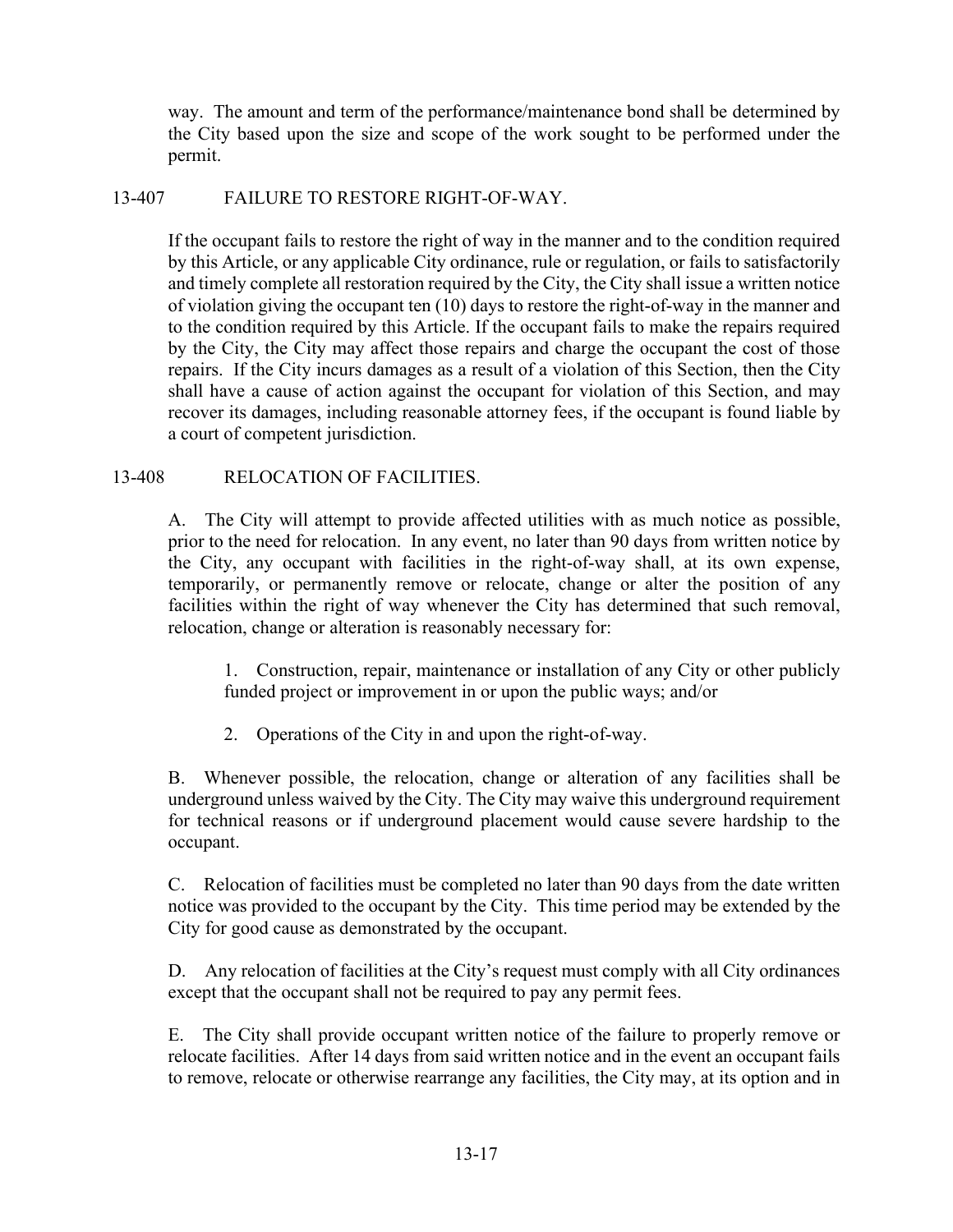addition to the imposition of any penalties or any other remedies available, undertake or cause to be undertaken, such necessary removal or relocation. Any damages suffered by the City or its contractors as a result of such occupant's failure to timely remove or relocate its facilities shall be borne by such provider. Future permit applications may not be granted to the same or related occupant until such time as those facilities are removed or relocated. The City shall have no liability for any damage caused by such removal or relocation and the occupant shall be liable to the City for all reasonable costs incurred by the City in such removal or relocation.

# 13-409 ABANDONMENT/REMOVAL OF FACILITIES

A. An occupant who has determined to discontinue its operations in the City must either:

 1. Provide satisfactory information to the City that the occupant's obligations for its facilities under this Article have been lawfully assumed by another occupant; or

 2. Submit to the City a proposal and instruments for dedication of its facilities to the City. If an occupant proceeds under this clause, the City may at its option:

a. Accept the dedication for all or a portion of the facilities; or

 b. Require the occupant, at its own expense, to remove the facilities in the right of way at ground or above ground level; or

 c. Require the occupant to post a bond or provide payment sufficient to reimburse the City for reasonably anticipated costs to be incurred in removing the facilities.

B. Any occupant who has abandoned facilities in any City right-of-way shall remove them immediately unless such removal would cause unnecessary disruption and destruction to existing facilities or the right-of-way. For purposes of this Article, "abandoned facilities" includes any facilities that have not been used for the purpose for which they were constructed over a continuous period of 12 months. The City will notify occupants in writing of their intentions to proceed under this Section. The occupant shall have 60 days to remove or otherwise remedy the situation to the satisfaction of the City. In addition to any other remedy available in law or equity, where facilities are abandoned, the City may either, take possession of the facilities, abate the facilities or require the occupant or the successor in interest to the occupant to remove the facilities at their expense.

# 13-410. LIABILITY.

Every occupant of public rights-of-way shall assume all liability for any work which it performs in the right-of-way.

Occupants shall indemnify and hold the City and its officers and employees harmless against any and all claims, lawsuits, judgments, costs, liens, losses, expenses, fees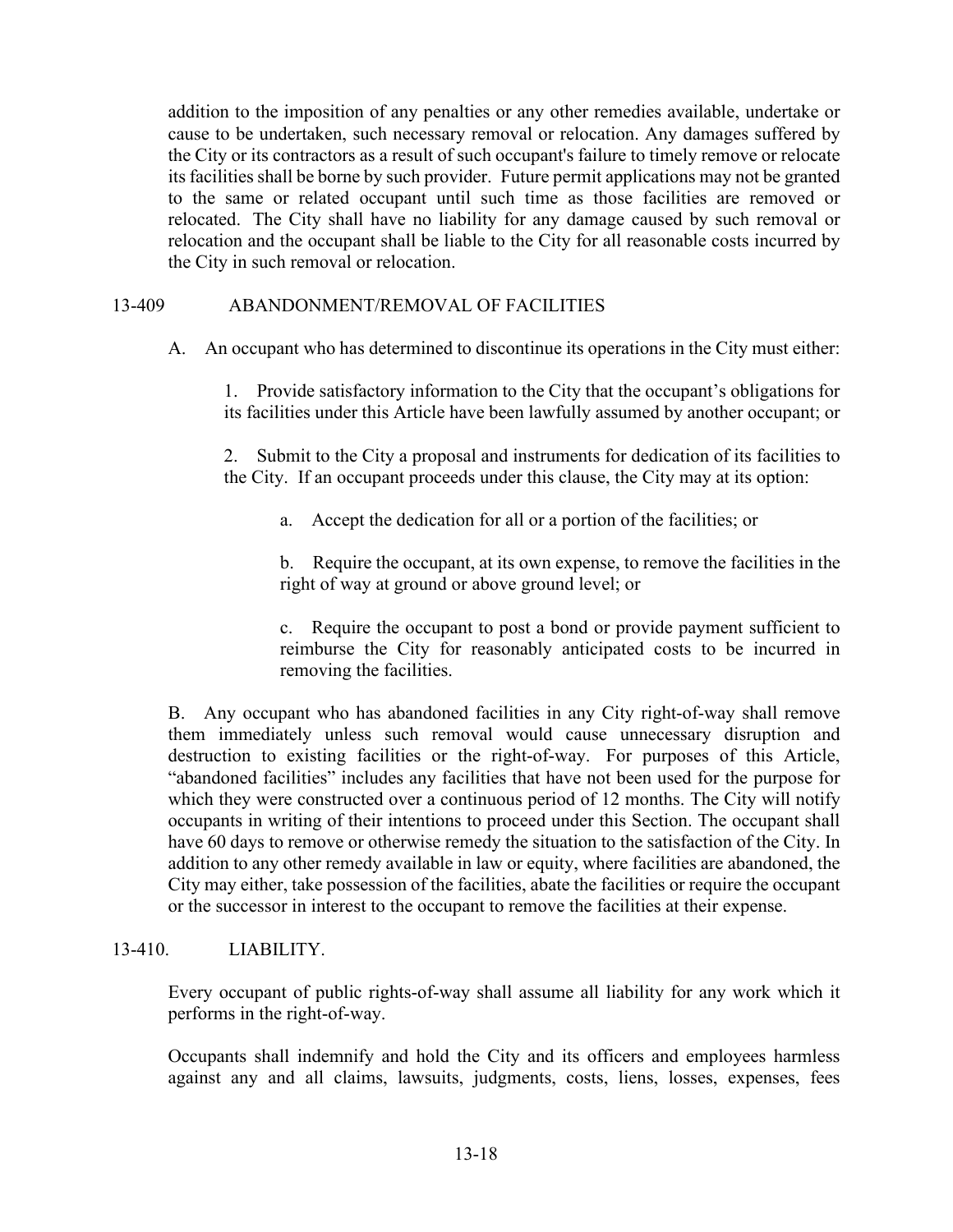(including reasonable attorney fees and costs of defense), proceedings, actions, demands, causes of action, liability, and suits of any kind and nature, including personal or bodily injury (including death), property damage or other harm for which recovery of damages is sought, to the extent that it is found by a court of competent jurisdiction to be caused by the negligence of the provider, any agent, officer, director, representative, employee, affiliate, or subcontractor of the occupant, or their respective officers, agents, employees, directors, or representatives, while installing, repairing, removing or maintaining facilities in a public right-of-way. The indemnity provided by this Section does not apply to any liability resulting from the negligence of the City, its officers, employees, contractors, or subcontractors. If an occupant and the City are found jointly liable by a court of competent jurisdiction, liability shall be apportioned comparatively in accordance with the laws of the State of Kansas without, however, waiving any governmental immunity available to the City under state or federal law and without waiving any defenses of the parties under state or federal law. This Section is solely for the benefit of the City and occupant and does not create or grant any rights, contractual or otherwise, to any other person or entity.

An occupant or the City shall promptly advise the other in writing of any known claim or demand against the occupant or the City related to or arising out of the occupant's activities in the public right-of-way.

13-411. DEFINITIONS. In this Article, the following terms will have the following meanings:

**Applicant**: Any person or entity seeking a permit from the City to conduct or, in the case of an emergency, recognize work in a public right-of-way. An applicant must be properly registered before submitting a permit application.

**City**: City of Haysville, Kansas.

**Entity**: A corporation, partnership, limited liability company, association, firm and any governmental agency, authority, board, agency or department.

**Facilities**: Including, but not limited to, any pipes, conduits, wires, cables, amplifiers, transformers, fiber optic lines, antennas, poles, ducts, conductors, lines, mains, vaults, appliances, attachments, equipment, structures, manholes, and other like equipment, fixtures and appurtenances used in connection with transmitting, supplying or furnishing utility services, cable television, communications, signaling, electricity, water, natural gas, steam or other services or similar functions.

**Liability Insurance**: An amount not less than the minimums as set by the City, to protect the City and the Governing Body, officers, employees, and authorized agents thereof to the full extent indemnified hereunder from and against all claims by any person whatsoever for loss or damage from personal injury, death or property damage occasioned in any manner by the use of a public right-of-way. This provision may be satisfied by supplying the City a letter of self-insurance and appropriate documentation verifying the applicant's ability to provide no less than the minimum coverage required.